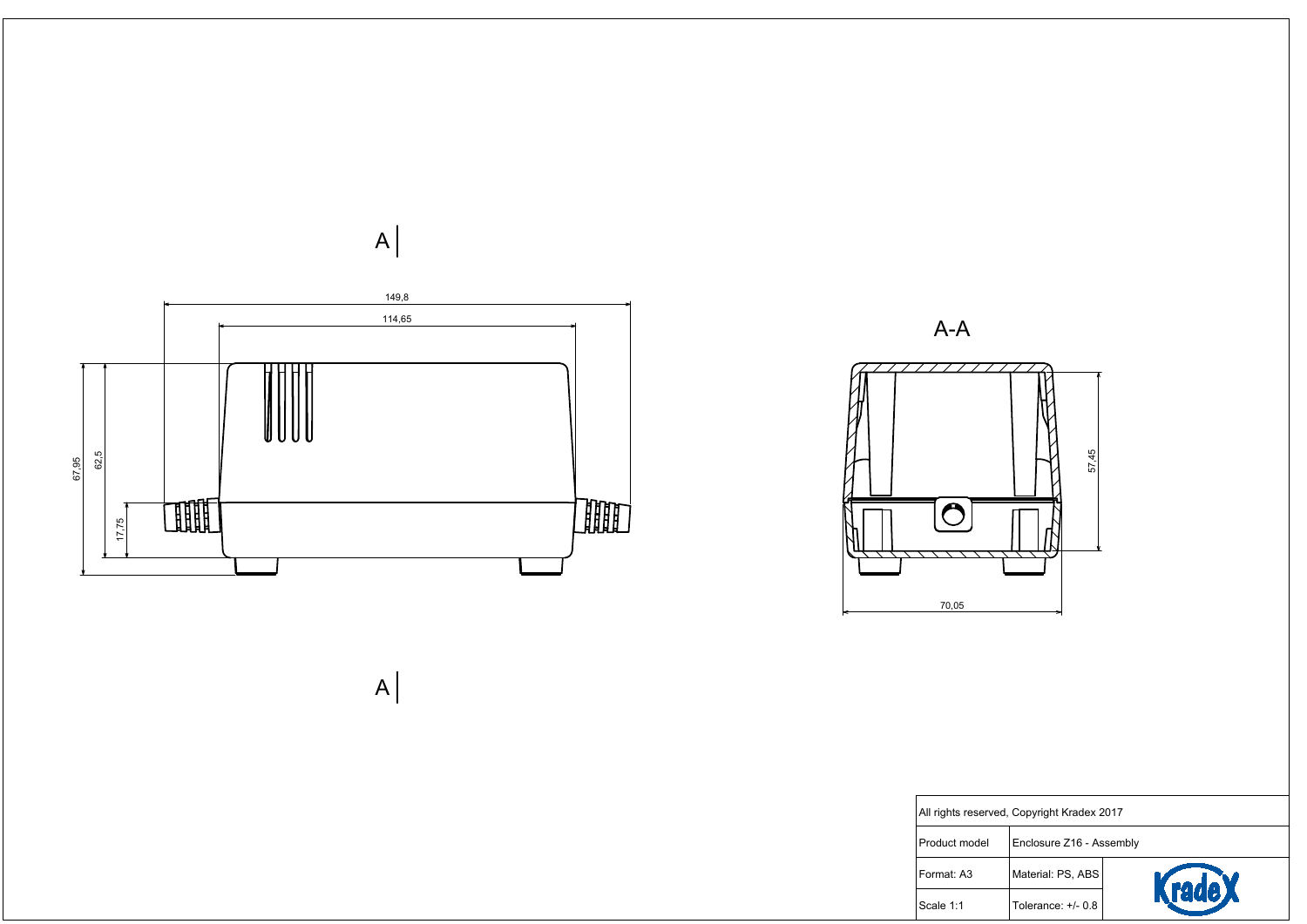



| rved, Copyright Kradex 2017 |                      |               |  |  |
|-----------------------------|----------------------|---------------|--|--|
|                             | Enclosure Z16 - Base |               |  |  |
|                             | Material: PS, ABS    |               |  |  |
|                             | Tolerance: $+/- 0.8$ | <b>rade X</b> |  |  |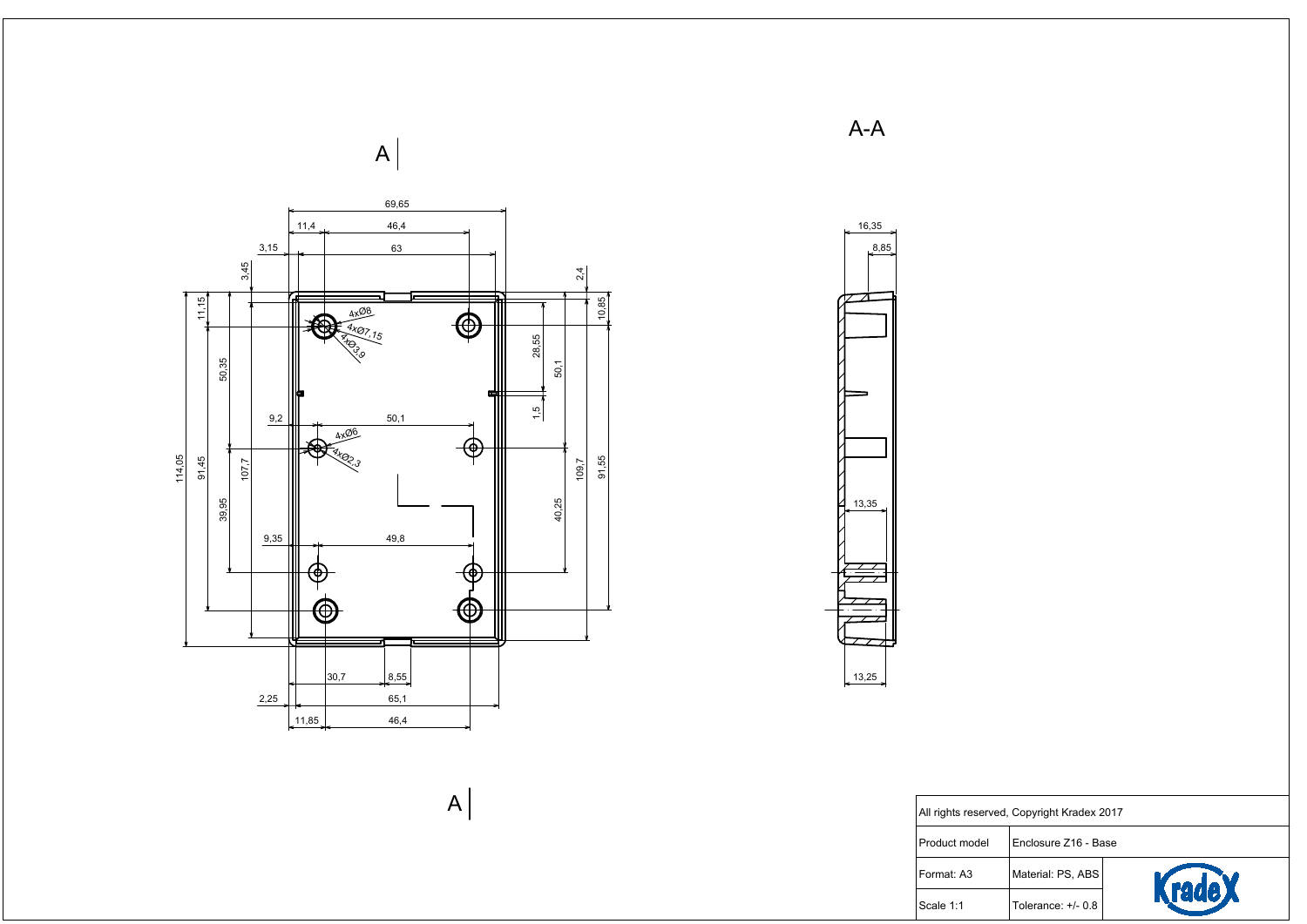

All rights reser

Product model

Format: A3

 $\vert$ Scale 1:1

| rved, Copyright Kradex 2017 |                       |        |  |  |
|-----------------------------|-----------------------|--------|--|--|
|                             | Enclosure Z16 - Cover |        |  |  |
|                             | Material: PS, ABS     |        |  |  |
|                             | Tolerance: +/- 0.8    | rade X |  |  |

 $A-A$ 



 $\mathsf{A}$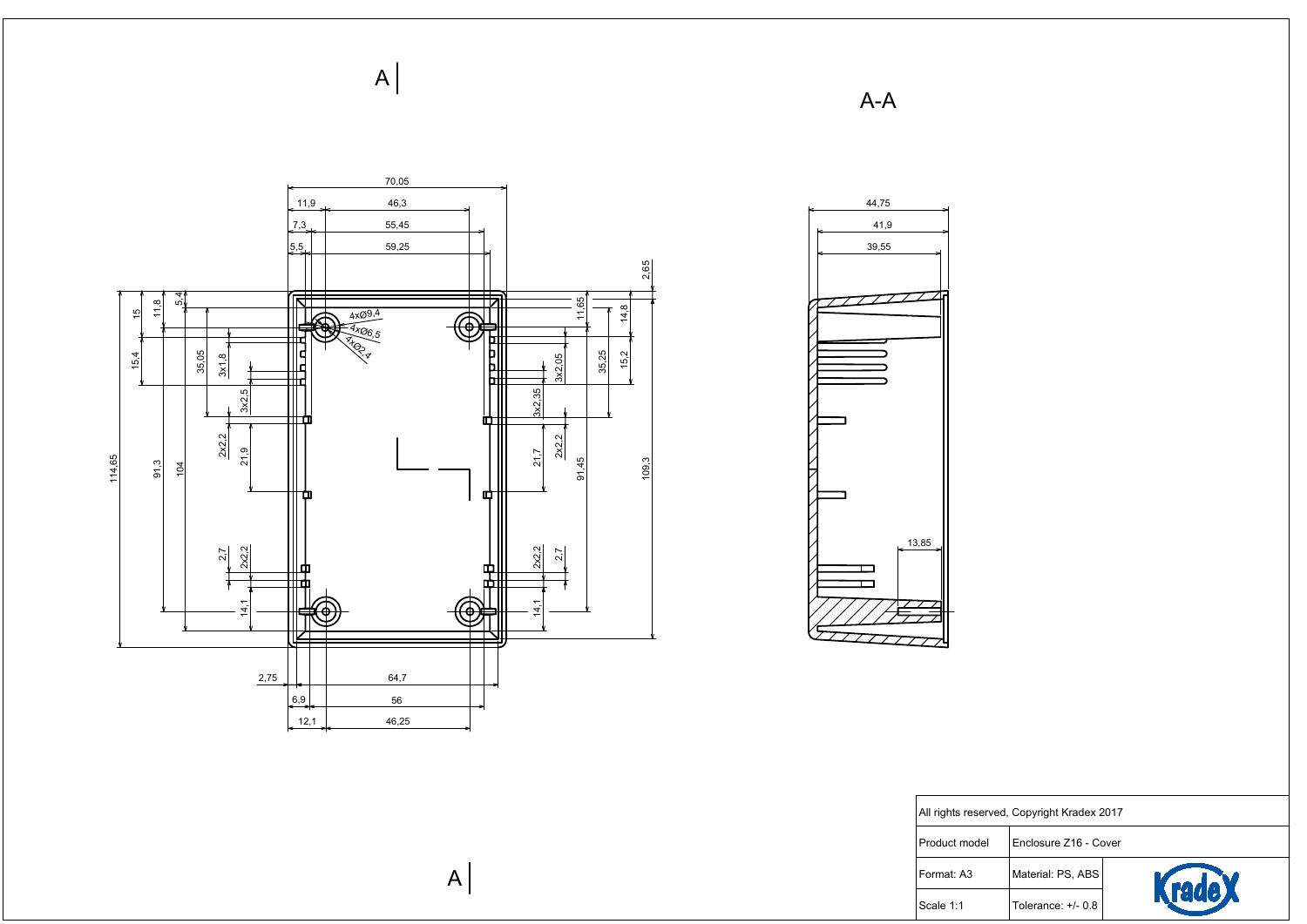

| rved, Copyright Kradex 2017 |                      |        |  |  |
|-----------------------------|----------------------|--------|--|--|
|                             | Enclosure Z16 - Foot |        |  |  |
|                             | Material: PS, ABS    | KradeX |  |  |
|                             | Tolerance: $+/- 0.5$ |        |  |  |